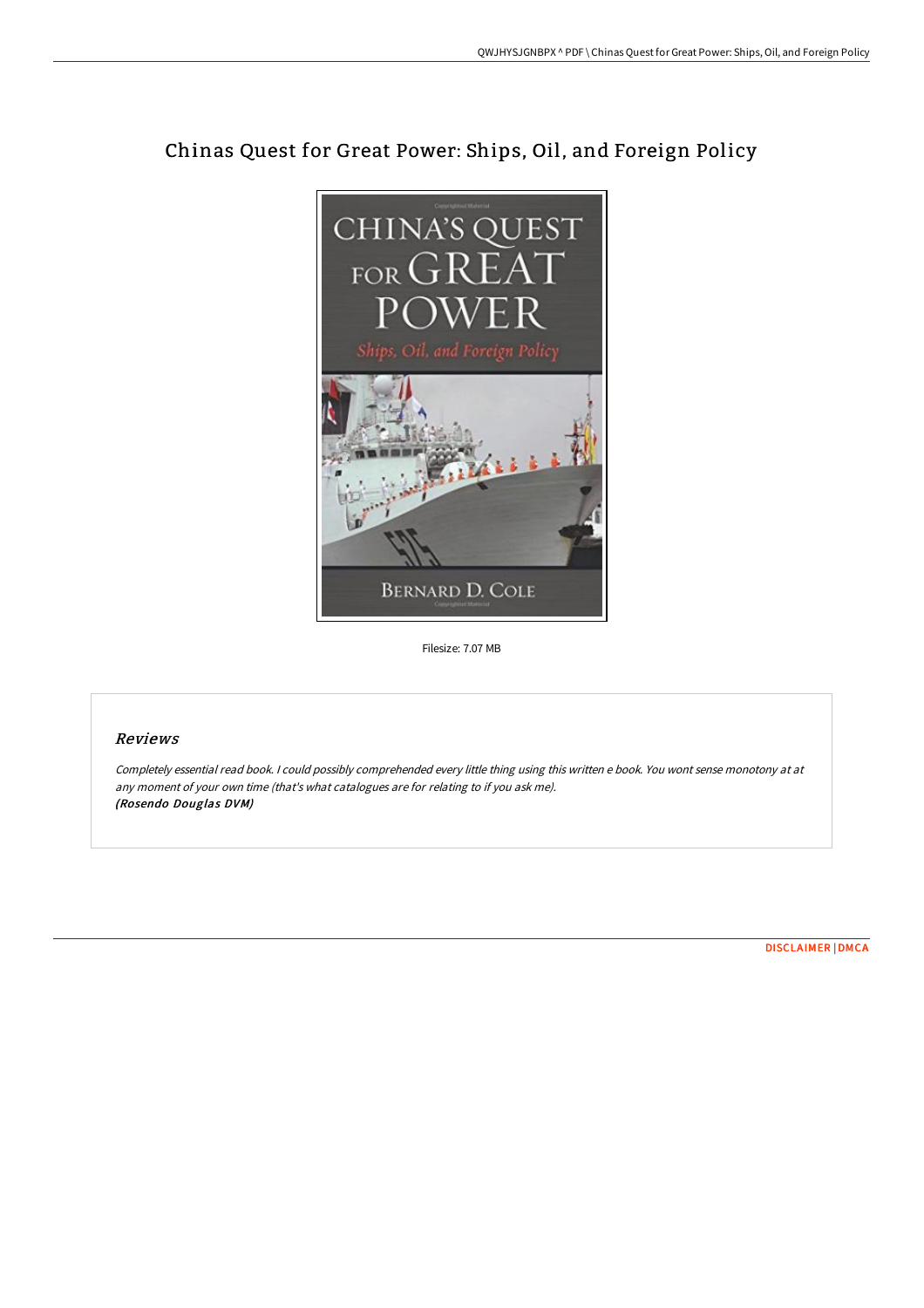## CHINAS QUEST FOR GREAT POWER: SHIPS, OIL, AND FOREIGN POLICY



**DOWNLOAD PDF** 

Naval Institute Press. Hardcover. Condition: New. 320 pages. This book examines Chinas national security strategy by looking at the three major elementsforeign policy, energy security, and naval powerall interactive and major influences on Chinas future and its relations with the United States. A decade and a half into the twenty-first century, Beijing requires reliable access to energy resources, the navy to defend that access, and foreign policies to navigate safely toward its goals. Most importantly, the Peoples Liberation Army-Navy (PLAN) must be able to safeguard Chinas regional maritime interests, especially the sovereignty disputes involving Taiwan and the Yellow, East China, and South China Seas. Many Chinese naval officers and analysts think the United States is determined to contain China and prevent it from achieving the dominant historical position to which it is entitled. This view has been strengthened by Washingtons shift to Asia, transfer of naval units to the Pacific, and the March 2015 Maritime Strategy released by the U. S. Navy, Marine Corps, and Coast Guard. Chinas relationship with the United States is vital to both countries and to the world. The relationship is based on both common and divergent interests in economics, military operations, and political goals and methods. Chinas international trading economy and ambition for a world-class navy require effective foreign diplomacy and participation in global affairs. This policy trifecta in large part defines Chinas posture to the world. Beijing is approximately halfway toward its mid-century goal of deploying a navy capable of defending Chinas perceived maritime interests. Chinas priorities follow President Xi Jinpings definition of national security as comprehensive, encompassing politics, the military, the economy, technology, the environment and culture. What this means for future Chinese foreign policy choices, as naval modernization and energy security concerns enable different courses of action, lies at the center of...

 $\sqrt{m}$ Read Chinas Quest for Great Power: Ships, Oil, and [Foreign](http://albedo.media/chinas-quest-for-great-power-ships-oil-and-forei.html) Policy Online B [Download](http://albedo.media/chinas-quest-for-great-power-ships-oil-and-forei.html) PDF Chinas Quest for Great Power: Ships, Oil, and Foreign Policy